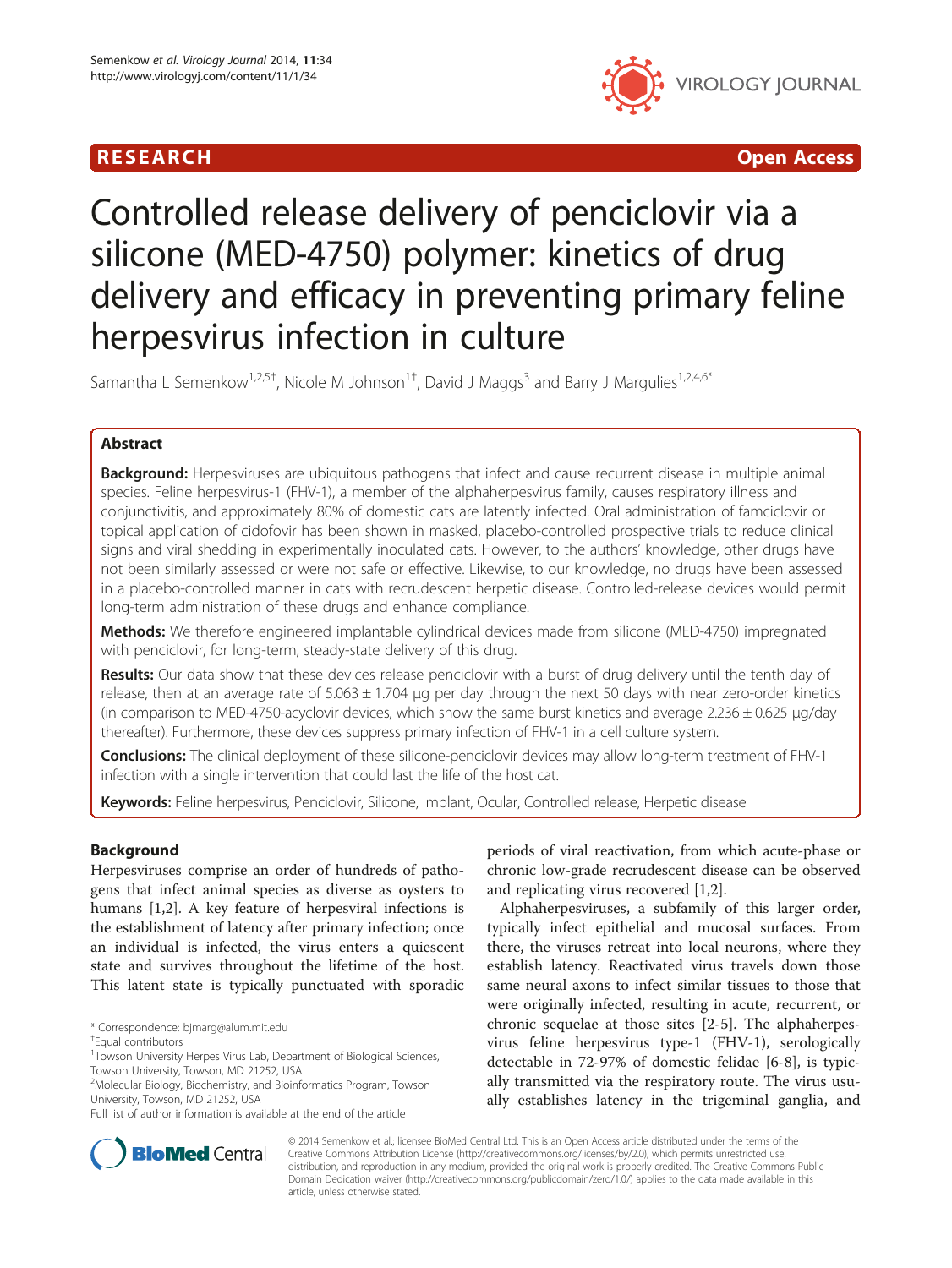reactivation can result in keratitis, conjunctivitis, dermatitis, and potentially blindness in affected veterinary patients [[9](#page-5-0)]. Recrudescent disease episodes currently are treated with topically applied ophthalmic solutions or ointments [\[10-12](#page-5-0)] or orally administered famciclovir an orally bioavailable prodrug of penciclovir (PCV) [[12-15](#page-5-0)]; however both of these interventions require consistent administration many times daily, sometimes for protracted periods, which can be associated with poor compliance especially in less tractable cats.

We therefore wished to study a different method of PCV delivery in cats infected with FHV-1. A controlledrelease device that contains PCV could potentially be administered once by placement in the subconjunctival space, continuously releasing drug to prevent FHV-1 recurrences over the long term. Therefore, implantable devices, made of silicone MED-4750 (a non-biodegradable polymer that is approved by the FDA for indefinite use in other medical implants) and impregnated with PCV, were constructed for this study. Here we present the basic kinetics of drug release from these devices and their antiviral activity against FHV-1 in culture. We anticipate that these are the first steps in developing better long-term therapy for cats infected with FHV-1. Further, we believe that the highly conserved anatomy and physiology among mammalian eyes and the analogous biological behavior of herpes simplex viruses (HSVs) and FHV-1 in their respective hosts make it likely that data gathered in feline eyes infected with FHV-1 would be predictive of this implant's behavior once placed subconjunctivally in humans eyes infected with HSV-1.

# Results

### Release kinetics of penciclovir

We have previously demonstrated that the silicone polymers MED-4050 and MED-4750 can be used to deliver the antiherpetic drug acyclovir (ACV) with near zeroorder kinetics over at least 60 days [\[16,17](#page-5-0)]. To explore the utility of this delivery vehicle for other antiherpetic drugs and to expand upon the range of herpesviruses that might be treated with such devices, we crafted implants of MED-4750 containing PCV. While both ACV and PCV show potent activity against a multitude of alphaherpesviruses [[18,19\]](#page-5-0), PCV has greater in vitro antiviral activity against FHV-1 than does ACV [\[11](#page-5-0)] and appears to have fewer adverse effects than does ACV in cats [\[14,20,21\]](#page-5-0), a key requirement for veterinary deployment of any eventual controlled release device.

Implants containing either ACV or PCV (both at 33% drug load) released large amounts of drug during an initial burst phase of approximately 10 days (Figure [1](#page-2-0)A). These values sometimes reached as high as 180-190 μg of PCV per day. After the initial burst period, though, both drugs were released with near zero-order kinetics

(Figure [1](#page-2-0)B), averaging  $5.063 \pm 1.704$  μg/day (PCV) or  $2.236 \pm 0.625$  μg/day (ACV). These standard deviations are in line with those observed for other silicone-based controlled release devices [[22,23](#page-5-0)]. Therefore, although each set of devices released a different amount of drug per day, both were capable of delivering a constant amount of antiherpetic drug over at least 60 days. It should be carefully noted, though, that the comparison of ACV release to that of PCV is only relevant in the absence of cell culture, since the use of ACV (or valacyclovir) in cats or feline cells in culture is toxic and hampered by poor bioavailability [\[20,24](#page-5-0)].

Protection of CRFK Cells from primary infection with FHV-1 We next tested the ability of 33% drug loads of PCV in MED-4750 to inhibit growth of FHV-1 in vitro. CRFK (Crandell Reese feline kidney) cells were grown, treated, and infected as described in the [Methods](#page-3-0). Photos of these experiments, representative of at least three repetitions of the same experiment yielding identical data, are shown (Figure [2\)](#page-3-0). PCV/MED-4750 implants and PCV in PBS both prevented FHV-1-induced cytopathic effect (CPE; Figure [2,](#page-3-0) second and fourth columns, respectively). This protection from primary infection was not due to the silicone polymer, as evidenced by large numbers of rounded cells that detached from the tissue culture plate (Figure [2](#page-3-0), third column), similar in CPE to cells infected and not treated (Figure [2,](#page-3-0) first column). No observable adverse effects were seen following treatment with any of these materials in the absence of viral infection (Figure [2](#page-3-0), top row).

# Discussion

Herpesvirus infections cause serious acute and recurrent diseases in a significant proportion of the population worldwide and may increase susceptibility to HIV [[4,](#page-4-0)[20,24-26](#page-5-0)]. As a widespread and serious infectious agent for cats, FHV-1 serves as an excellent model for human herpesviruses and their infections [\[9](#page-5-0)]. FHV-1 infections are prevalent in the domestic feline population worldwide with up to 97% of cats being seropositive [\[7](#page-5-0)], 80% becoming latently infected [[27](#page-5-0)], and up to half of some normal populations shedding virus at any time [[28,29\]](#page-5-0). Infected cats are affected by a variety of cytolytic and immunopathologic ocular and dermatologic syndromes [\[9](#page-5-0)], including herpetic stromal keratitis [\[30](#page-5-0)], and thereby representing an excellent spontaneous model of human herpetic disease. Typically, alphaherpesviral infections in humans are treated using orally or topically administered drugs such as ACV, the first commercially available antiherpetic nucleoside analogue [\[9,30,31](#page-5-0)]. However, ACV has relatively poor in vitro antiviral efficacy versus FHV-1 [\[11](#page-5-0)], and is poorly bioavailable [[20](#page-5-0)] and unacceptably toxic [[24\]](#page-5-0) in cats. By contrast, PCV is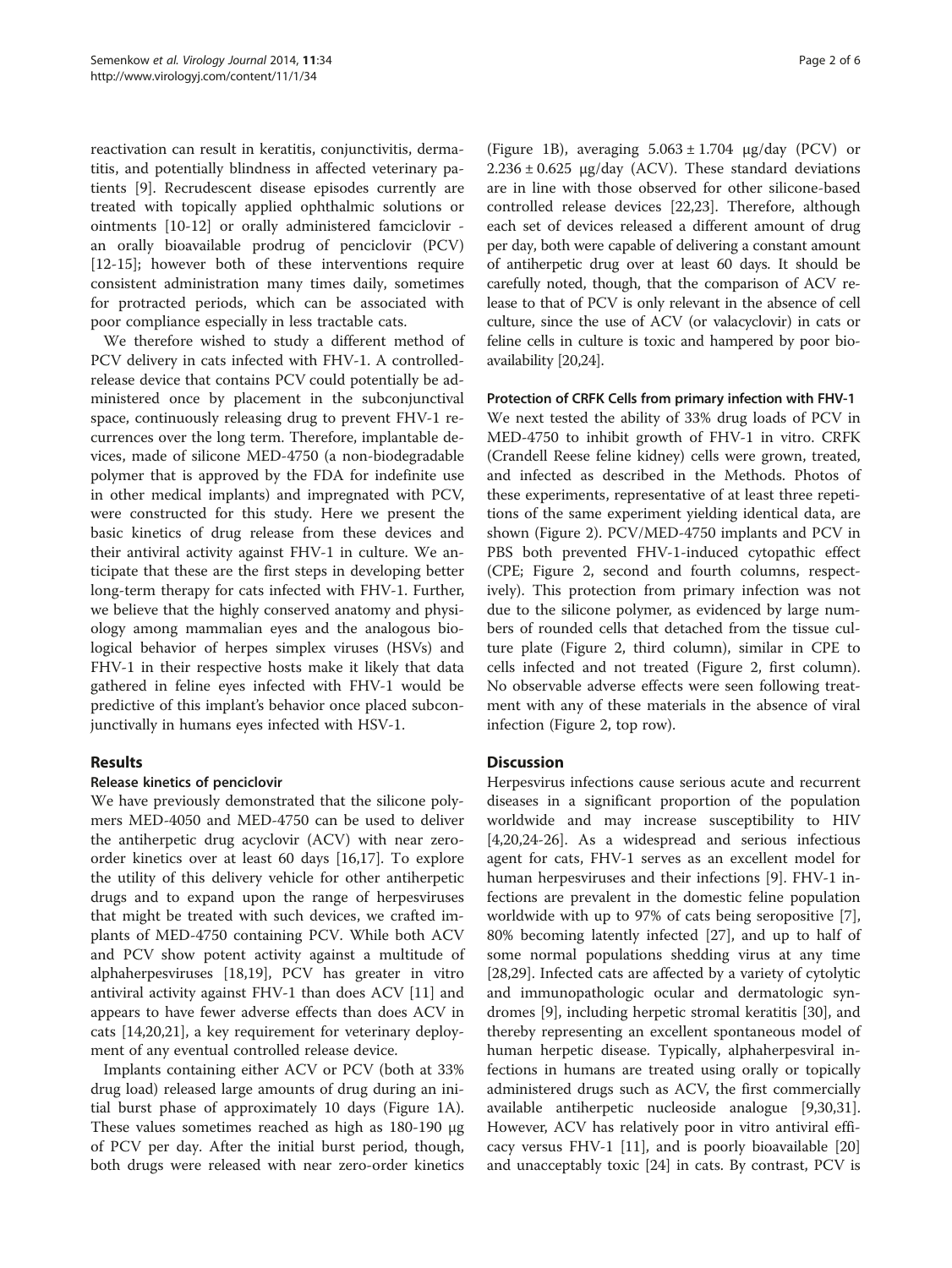<span id="page-2-0"></span>

highly efficacious against FHV-1 in vitro [[10](#page-5-0)-[12,32\]](#page-5-0), and its oral prodrug famciclovir appears to be safe and efficacious when administered to cats [\[13,21\]](#page-5-0). Therefore, while PCV is a suitable drug for treatment of FHV-1 infected cats, current pharmacokinetic data suggest that thrice daily therapy is required [\[14,21,33](#page-5-0)]. This is impractical in many clinical situations and associated with considerable expense. Therefore, a long-term, steady-state

drug delivery system that could be placed in the subconjunctival space and provide constant FHV-1 suppression would be preferred in cats and might provide an alternative to daily oral maintenance therapy with ACV, famciclovir, or valacyclovir in HSV-infected humans. Such subconjunctival steady-state release systems also are likely to maintain consistent drug levels above the minimum inhibitory concentration and thereby prevent development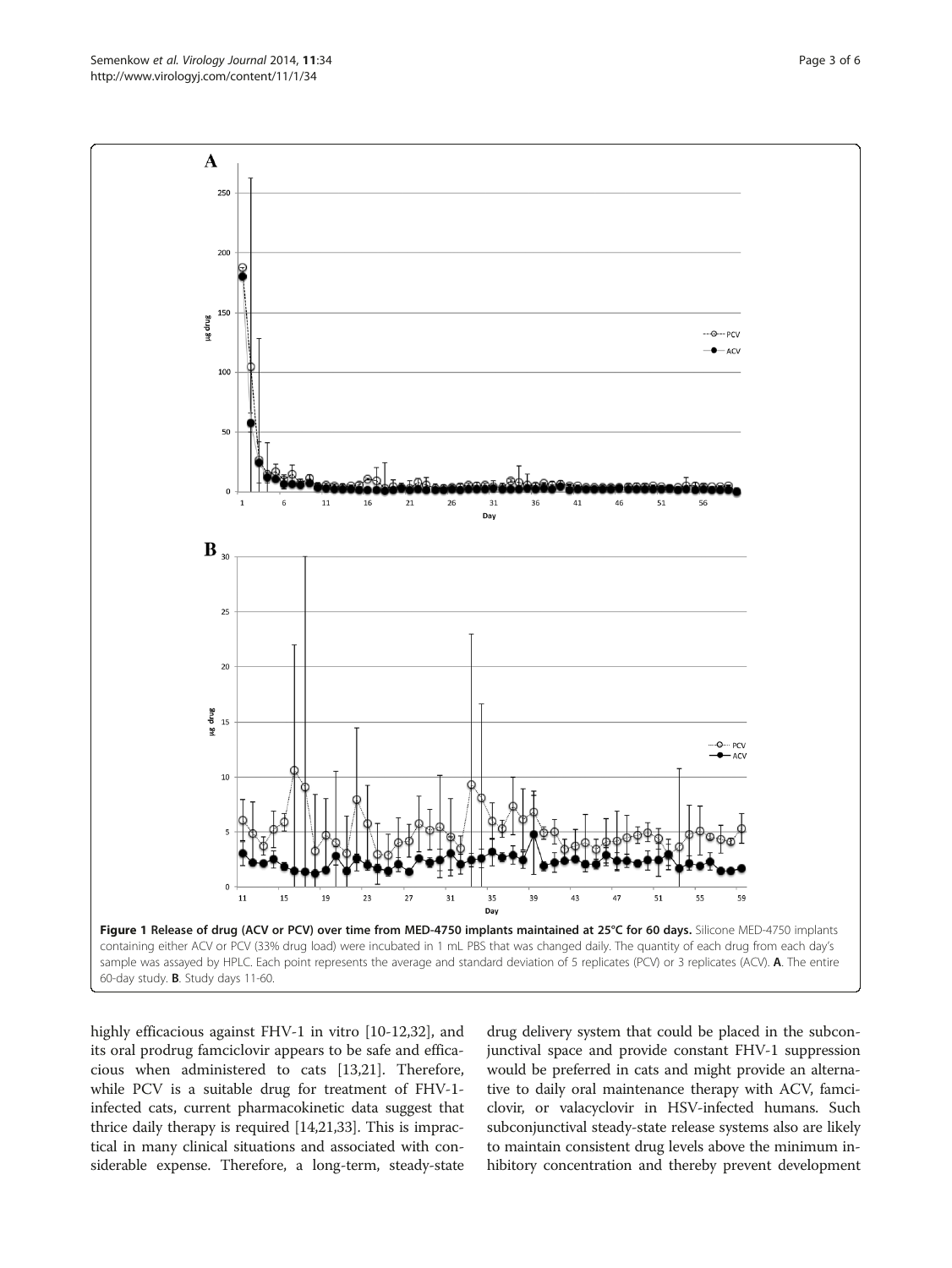<span id="page-3-0"></span>

of drug-resistant viral strains while also improving patient compliance. Similar ocular devices such as the nonbiodegradable, ganciclovir-containing intravitreal implant Vitrasert [\[34,35\]](#page-5-0) are used in humans and bode well for the potential deployment of our subconjunctival silicone-PCV implants in cats. In the present study maximum PCV release during the initial burst phase was 190 μg/day for about 10 days. Assuming a typical adult cat of 3-5 kg body weight, this would result in a systemic dose of 38-65 μg/ kg/day, which is more than 1000-fold less than doses that are currently safely administered [\[14\]](#page-5-0). Regardless, determination of the in vivo safety and efficacy of these devices placed subconjunctivally in FHV-1infected cats will be an important next step.

Based on the steady-state levels of PCV delivered by these implants in vitro, we expect that a single implant can continuously release drug for 3-17 years. This expectation is centered on the total starting drug quantity encased in a single implant, the initial burst of drug release (Figure [1\)](#page-2-0), the steady-state daily release level in vitro (Figures [1](#page-2-0) and 2), and an approximation of expected drug delivery at that rate for about 60% of the drug load; the 60% approximation is derived from calculations for delivery of small molecules from non-biodegradable materials according to Fick and Higuchi [[36,37](#page-5-0)]. Although our previous work with ACV release from the same silicone compound did not suggest a temperaturedependent release rate within the temperature range tested [[17](#page-5-0)], it is important to note that drug release experiments in the present study were conducted at 25°C, whereas in vitro efficacy and cytotoxicity studies were conducted at 37°C. Likewise in vivo use of the implants would be at temperatures above 25°C. Therefore, we

project that, given the typical lifespan of domestic cats, a single subconjunctival implant (in essence a single dose), via a single surgical intervention, has the potential to treat a cat for its entire lifetime. Over that lifetime PCV would be expected to reduce the frequency and severity of FHV-1 reactivations and to minimize transmission among cats in multicat settings.

## Conclusion

We report the development of silicone-PCV devices that notably suppress primary FHV-1 infection in cell culture. These devices release a steady-state level of drug  $(5.063 \pm 1.704 \mu g$  per day after an initial ten-day burst) for a minimum of 50 days. These implantable devices use an FDA-approved drug and a polymer that has been approved by the FDA as a component of other medical devices; therefore, we envision approval of these devices for medical use once in vivo safety and efficacy are proven.

## Methods

## Implant development

Penciclovir (EMD-Millipore, Billerica, MA and Advance Scientific, Ft. Lauderdale, FL) was combined with silicone MED-4750 (NuSil Silicone Technology, Carpinteria, CA) at a 33% drug load as previously described [\[16,17\]](#page-5-0), with the following modifications: after milling and mixing, the softened material was placed in a 0.5-inch i.d. polycarbonate cylinder fitted with a matching piston, and extruded through a 2-mm diameter die under pressure in a one-ton arbor press (Harbor Freight Tools, Parkville, MD). The cylinder, piston, and die apparatus were built by Robert Kuta of the Towson University Department of Physics and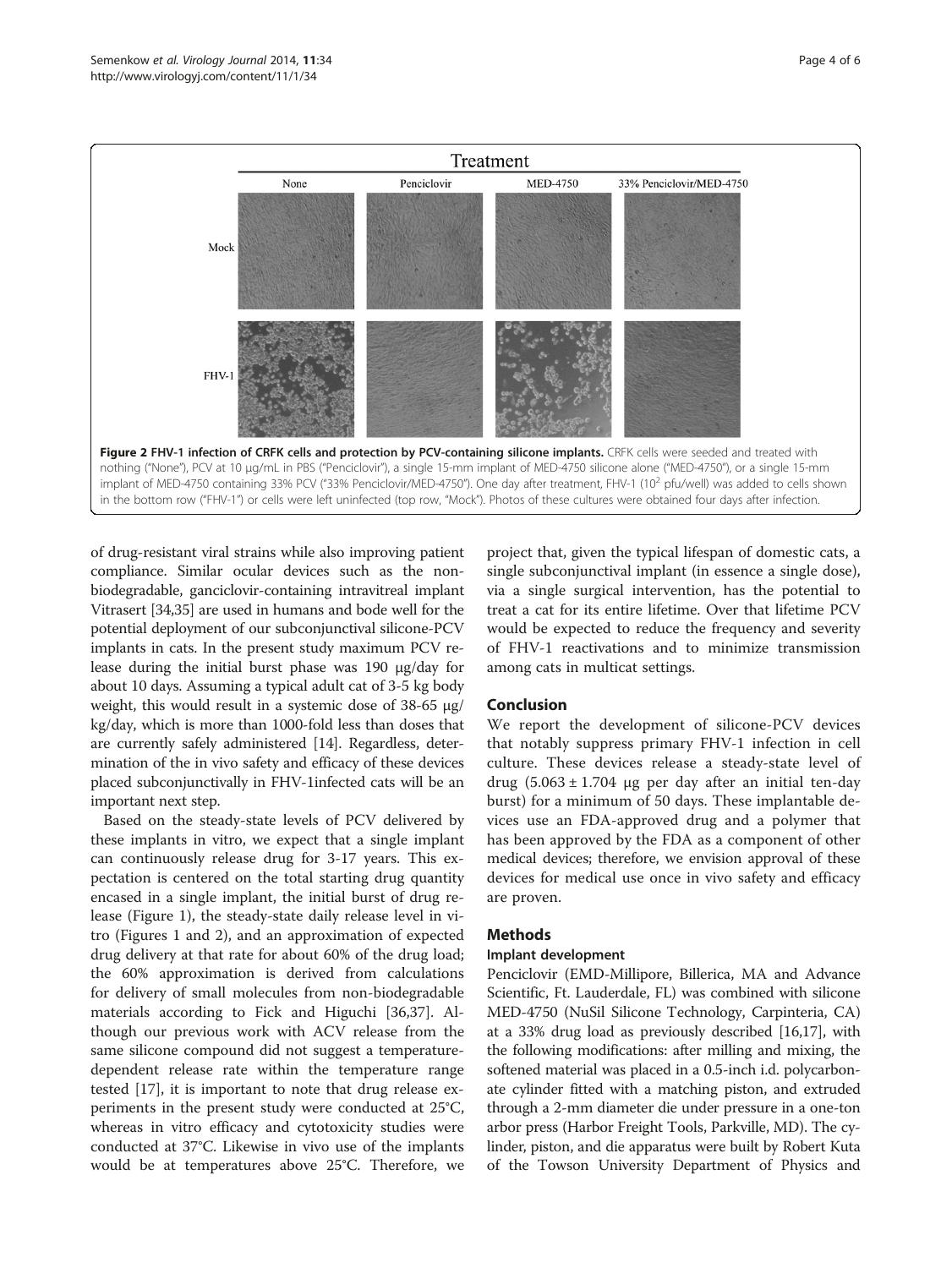<span id="page-4-0"></span>Geosciences Machine Shop. Implants were cured at room temperature for 7 days, then at 60°C for 24 hours. After the curing process, implants were cut to 15-mm lengths. Implants were sterilized by soaking in 40% sodium hypochlorite (household bleach) for one minute at room temperature, transferred through three changes of PBS for 30 seconds each to remove the bleach, then air-dried. Similar methods were used to create a set of siliconeacyclovir (ACV; Advance Scientific) implants containing 33% drug load (w/w) [\[16](#page-5-0)].

#### Determining in vitro release kinetics

The in vitro rate of release of ACV or PCV from the implants was determined by HPLC analysis, as described previously [[16\]](#page-5-0). Implants composed of either 33% penciclovir or 33% acyclovir in MED-4750 were placed into 1.5-mL microcentrifuge tubes with 1.0 mL of phosphatebuffered saline (HyQ® PBS; HyClone, Logan, UT) at pH 7.5 and held at 25°C; this experiment used 5 independent replicates of PCV-containing implants and 3 independent replicates of ACV-containing implants. Every 24 h for 60 days, each implant was moved into a new microcentrifuge tube with fresh PBS. Penciclovir and acyclovir were quantified by high performance liquid chromatography (HPLC). Each sample (50 μL) was prepared for analysis by dilution with 450 μL acetonitrile and analyzed on either an Agilent or Shimadzu system equipped with a Luna HILIC 3 μ,  $15 \times 100$ -mm column (Phenomenex, Torrance, CA) under isocratic conditions running 90% acetonitrile/10% formic acid (0.1%) as the mobile phase. Values were calculated against ACV and PCV standards run simultaneously.

# Determining efficacy of implants at preventing viral cytopathic effect in cell culture

Approximately  $10^4$  Crandell Reese feline kidney (CRFK) cells were added to a 24-well plate (1 mL per well) at a 1:15 ratio of CRFK cells to medium (Dulbecco's modified Eagle's medium (DMEM; Invitrogen, Carlsbad, CA) supplemented with 10% fetal bovine serum (Gemini Bio-Products, West Sacramento, CA) and 1% penicillinstreptomycin-amphotericin B (Mediatech Inc, Herndon, VA). Cells were incubated overnight in 5%  $CO<sub>2</sub>$  at 37°C. The next day, sterile MED-4750 implants containing either 33% penciclovir or no drug were added to two wells for each implant type, one implant per well. Control wells contained 10 μg penciclovir in PBS (two wells) or were untreated (two wells). The cells were incubated in 5%  $CO<sub>2</sub>$  at 37°C for a further 24 hours, at which time one well from each treatment group was inoculated with FHV-1 ( $10<sup>2</sup>$  pfu/well, for an approximate MOI of 0.002). The remaining well of each pair was not inoculated. Photographs were taken four days after infection with a Sony Cyber shot DSC-H2 12 zoom camera attached to

an Accu-Scope 3032 microscope with a 10× objective. Final images were compressed and processed with Adobe Photoshop ([www.adobe.com\)](http://www.adobe.com) and ZereneStacker (zerenesystems.com).

#### Competing interests

The work described herein has a related patent pending with the United States Patent and Trademark Office with BJM as an inventor. None of the authors have any competing interests.

#### Authors' contributions

NMJ conducted all the HPLC assays, gathered all the data, and graphed and analyzed those data. SLS executed the infection protection assays and photographed them, and collected samples for the kinetic study. BJM and DJM conceived the studies, supervised the work, and wrote the manuscript equally and collaboratively. BJM also conducted one repetition of the infection protection studies. All authors read and approved the submitted manuscript.

#### Acknowledgements

Bob Kuta, in the Towson University Fisher College of Science and Mathematics Machine Shop, built the die system for polymer extrusion. Dr. Teri Parsons at Johns Hopkins School of Medicine, Department of Pharmacology, was instrumental in helping us develop the HPLC methodology. Shenika O. McGusty-Robinson initiated this study as part of an American Society for Microbiology Summer Undergraduate Research fellowship. We acknowledge the support of the Towson University Undergraduate Research Committee and Towson University's Fisher College of Science and Mathematics Undergraduate Research Committee. SLS was also partially supported by an American Society for Microbiology Summer Undergraduate Research fellowship. Parts of this project were supported by a grant from the University of California, Davis Center for Companion Animal Health. This project was also supported by Grant Number R15AI084069 from the National Institute of Allergy And Infectious Diseases. The content is solely the responsibility of the authors and does not necessarily represent the official views of the National Institute of Allergy and Infectious Diseases or the National Institutes of Health.

#### Author details

<sup>1</sup>Towson University Herpes Virus Lab, Department of Biological Sciences, Towson University, Towson, MD 21252, USA. <sup>2</sup>Molecular Biology Biochemistry, and Bioinformatics Program, Towson University, Towson, MD 21252, USA. <sup>3</sup>Department of Surgical and Radiological Sciences, University of California, Davis, Davis, CA 95616, USA. <sup>4</sup>Department of Pharmacology and Molecular Sciences, The Johns Hopkins University School of Medicine, Baltimore, MD 21205, USA. <sup>5</sup>Department of Pathology, Johns Hopkins University School of Medicine, Baltimore, MD 21205, USA. <sup>6</sup>Department of Biological Sciences, Towson University, Towson, MD 21252, USA.

#### Received: 31 October 2013 Accepted: 11 February 2014 Published: 22 February 2014

#### References

- 1. King AMQ, Adams MJ, Carstens EB, Lefkowitz EJ (Eds): Virus Taxonomy: Ninth Report of the International Committee on Taxonomy of Viruses. London: Elsevier; 2011.
- 2. Knipe DM, Howley PM, Cohen JI, Griffin DE, Lamb RA, Martin MA, Raceniello VR, Roizman B (Eds): Fields Virology. 6th edition. Philadelphia: Wolters Kluwer, Lippincott Williams & Wilkins; 2013.
- 3. Whitley RJ, Roizman B: Herpes simplex virus infections. The Lancet 2001, 357:1513–1518.
- 4. Pellet PE, Roizman B: The family herpesviridae: a brief introduction. In Fields Virology. Volume 2. 5th edition. Edited by Knipe DM, Howley PM. Philadelphia: Lippincott Williams & Wilkins; 2007:2479–2499.
- 5. Knaup B, Schunemann S, Wolff MH: Subclinical reactivation of herpes simplex virus type 1 in the oral cavity. Oral Microbiol Immunol 2000, 15:281–283.
- 6. Dawson DA, Carman J, Collins J, Hill S, Lappin MR: Enzyme-linked immunosorbent assay for detection of feline herpesvirus 1 IGG in serum,